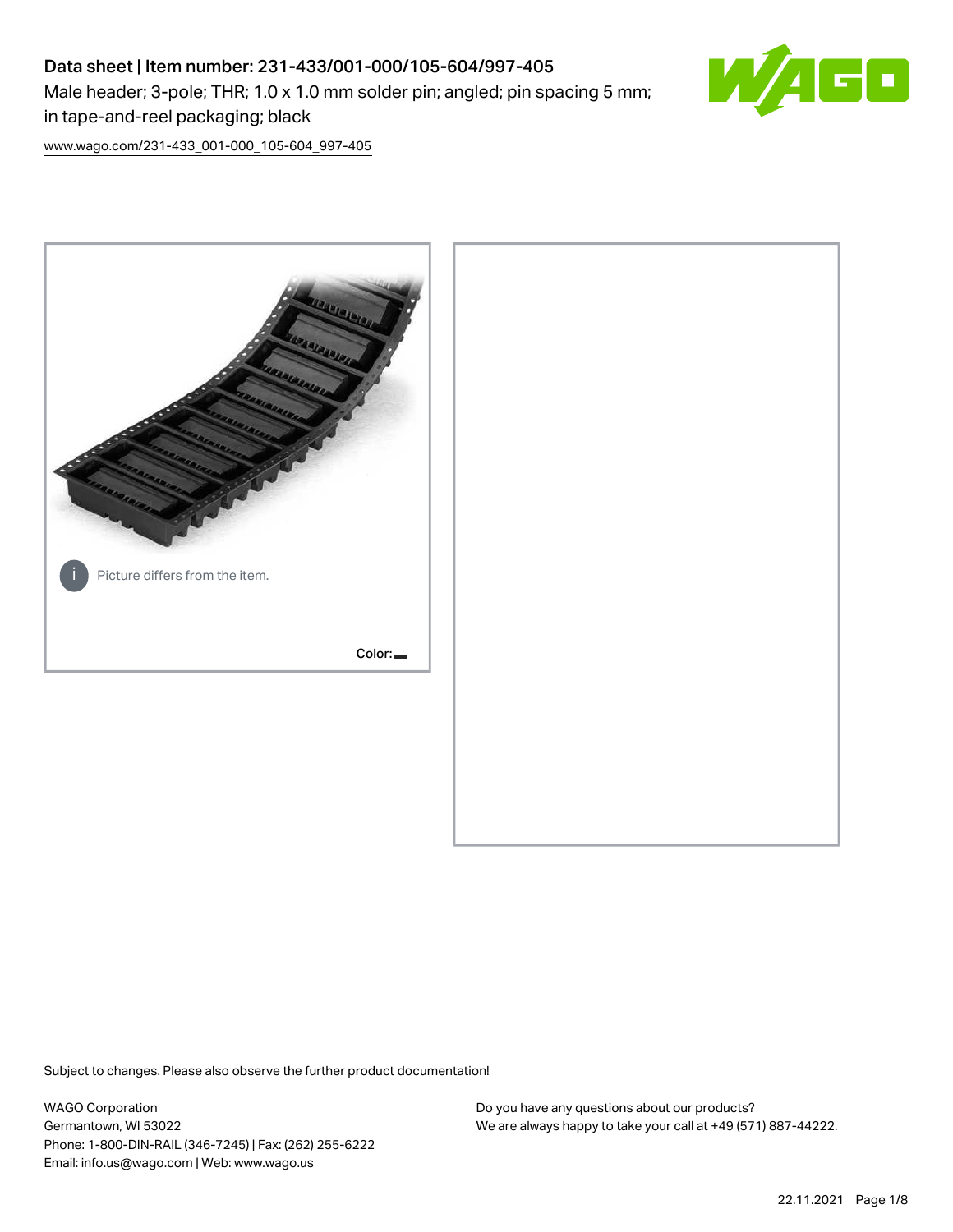

Dimensions in mm

 $L =$  (pole no.  $-1$ ) x pin spacing  $+8.2$  mm

 $L_1 = L + 4.8$  mm

 $L_2 = L_1 + 7.2$  mm

Dimensions in mm

W = tape width

R = feed direction

Subject to changes. Please also observe the further product documentation!

WAGO Corporation Germantown, WI 53022 Phone: 1-800-DIN-RAIL (346-7245) | Fax: (262) 255-6222 Email: info.us@wago.com | Web: www.wago.us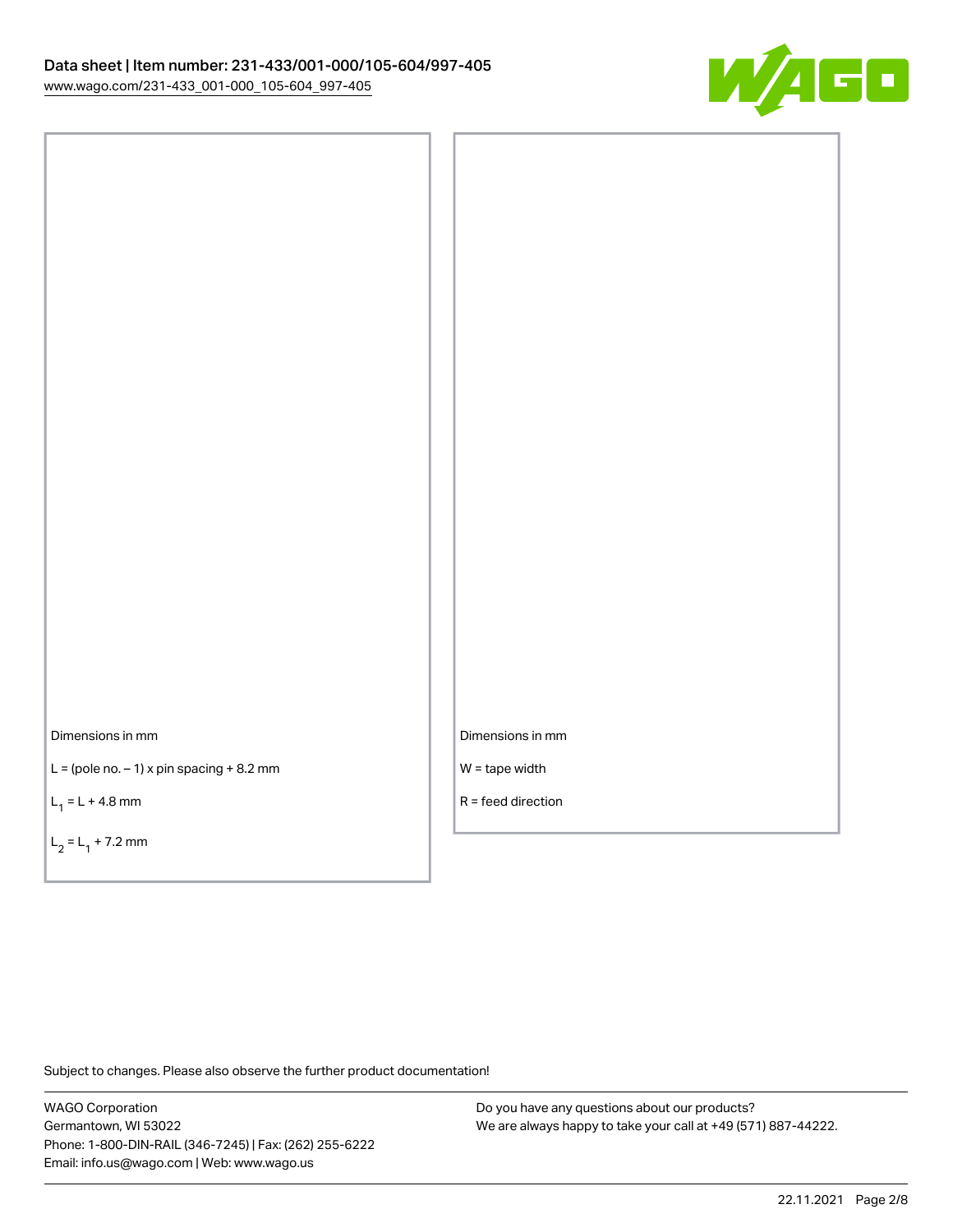

Dimensions in mm

Pin position in tape-and-reel packaging

#### Item description

- **THR** male headers for reflow soldering in SMT applications
- $\blacksquare$ Available in tape-and-reel packaging for automated pick-and-place PCB assembly
- $\blacksquare$ Also available in bulk packaging for manual placement
- $\blacksquare$ Male headers may be mounted horizontally or vertically
- **With coding fingers**

Subject to changes. Please also observe the further product documentation!

WAGO Corporation Germantown, WI 53022 Phone: 1-800-DIN-RAIL (346-7245) | Fax: (262) 255-6222 Email: info.us@wago.com | Web: www.wago.us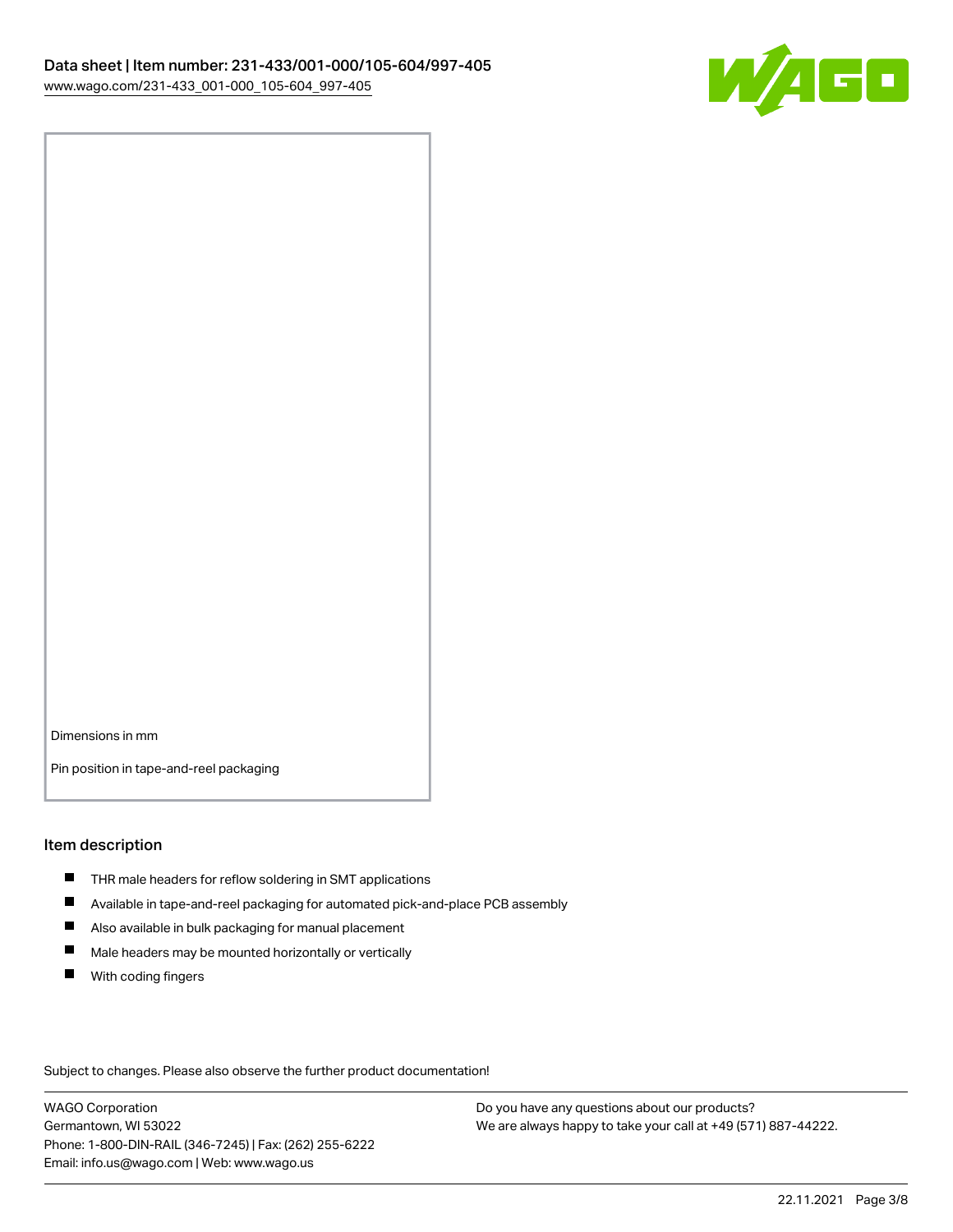

## Data Notes

| Safety information 1 | The <i>MCS – MULTI CONNECTION SYSTEM</i> includes connectors<br>without breaking capacity in accordance with DIN EN 61984. When<br>used as intended, these connectors must not be connected<br>/disconnected when live or under load. The circuit design should<br>ensure header pins, which can be touched, are not live when<br>unmated. |
|----------------------|--------------------------------------------------------------------------------------------------------------------------------------------------------------------------------------------------------------------------------------------------------------------------------------------------------------------------------------------|
| Variants:            | Other pole numbers<br>Gold-plated or partially gold-plated contact surfaces<br>Other versions (or variants) can be requested from WAGO Sales or<br>configured at https://configurator.wago.com/                                                                                                                                            |

## Electrical data

## IEC Approvals

| Ratings per                 | IEC/EN 60664-1                                            |
|-----------------------------|-----------------------------------------------------------|
| Rated voltage (III / 3)     | 320 V                                                     |
| Rated surge voltage (III/3) | 4 <sub>kV</sub>                                           |
| Rated voltage (III/2)       | 320 V                                                     |
| Rated surge voltage (III/2) | 4 <sub>k</sub> V                                          |
| Nominal voltage (II/2)      | 630 V                                                     |
| Rated surge voltage (II/2)  | 4 <sub>k</sub> V                                          |
| Rated current               | 12A                                                       |
| Legend (ratings)            | (III / 2) ≙ Overvoltage category III / Pollution degree 2 |

## UL Approvals

| Approvals per                  | UL 1059 |
|--------------------------------|---------|
| Rated voltage UL (Use Group B) | 300 V   |
| Rated current UL (Use Group B) | 10 A    |
| Rated voltage UL (Use Group D) | 300 V   |
| Rated current UL (Use Group D) | 10 A    |

## Ratings per UL

| Rated voltage UL 1977 | 600 V |
|-----------------------|-------|
| Rated current UL 1977 | 10 A  |

Subject to changes. Please also observe the further product documentation!

| <b>WAGO Corporation</b>                                | Do you have any questions about our products?                 |
|--------------------------------------------------------|---------------------------------------------------------------|
| Germantown, WI 53022                                   | We are always happy to take your call at +49 (571) 887-44222. |
| Phone: 1-800-DIN-RAIL (346-7245)   Fax: (262) 255-6222 |                                                               |
| Email: info.us@wago.com   Web: www.wago.us             |                                                               |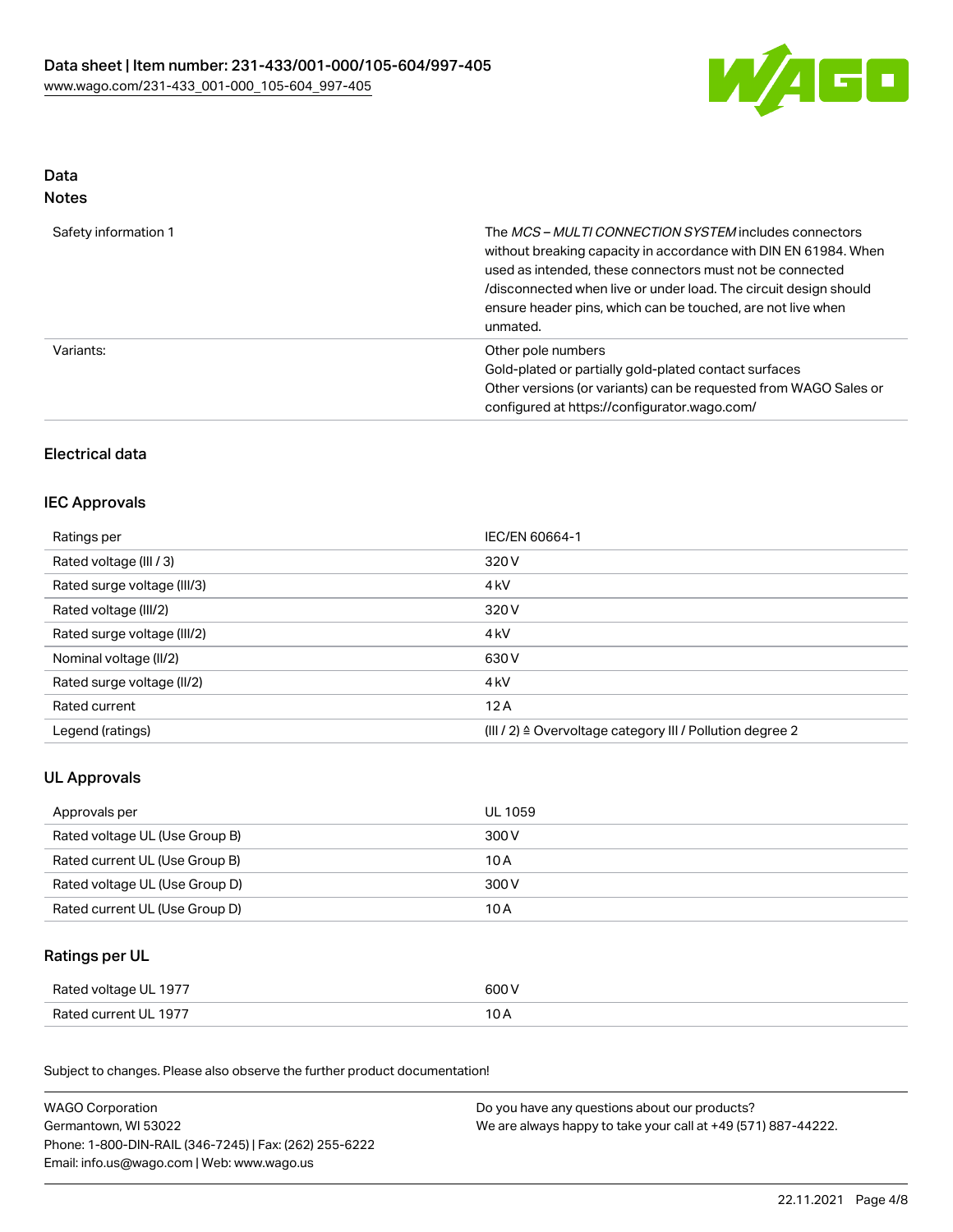

## CSA Approvals

| Approvals per                   | CSA   |
|---------------------------------|-------|
| Rated voltage CSA (Use Group B) | 300 V |
| Rated current CSA (Use Group B) | 10 A  |
| Rated voltage CSA (Use Group D) | 300 V |
| Rated current CSA (Use Group D) | 10 A  |

## Connection data

| Total number of potentials |  |
|----------------------------|--|
| Number of connection types |  |
| Number of levels           |  |

#### Connection 1

| Number of poles |  |  |
|-----------------|--|--|
|-----------------|--|--|

# Physical data

| Pin spacing                              | 5 mm / 0.197 inch    |
|------------------------------------------|----------------------|
| Width                                    | 18.2 mm / 0.717 inch |
| Height                                   | 10.8 mm / 0.425 inch |
| Height from the surface                  | 8.4 mm / 0.331 inch  |
| Depth                                    | 12 mm / 0.472 inch   |
| Solder pin length                        | $2.4 \text{ mm}$     |
| Solder pin dimensions                    | $1 \times 1$ mm      |
| Plated through-hole diameter (THR)       | $1.4$ $(+0.1)$ mm    |
| Reel diameter of tape-and-reel packaging | 330 mm               |
| Tape width                               | $32 \,\mathrm{mm}$   |

## Plug-in connection

| Contact type (pluggable connector) | Male connector/plug |
|------------------------------------|---------------------|
| Connector (connection type)        | for PCB             |
| Mismating protection               | No                  |
| Mating direction to the PCB        | 0°                  |
| Locking of plug-in connection      | Without             |

Subject to changes. Please also observe the further product documentation!

| <b>WAGO Corporation</b>                                | Do you have any questions about our products?                 |
|--------------------------------------------------------|---------------------------------------------------------------|
| Germantown, WI 53022                                   | We are always happy to take your call at +49 (571) 887-44222. |
| Phone: 1-800-DIN-RAIL (346-7245)   Fax: (262) 255-6222 |                                                               |
| Email: info.us@wago.com   Web: www.wago.us             |                                                               |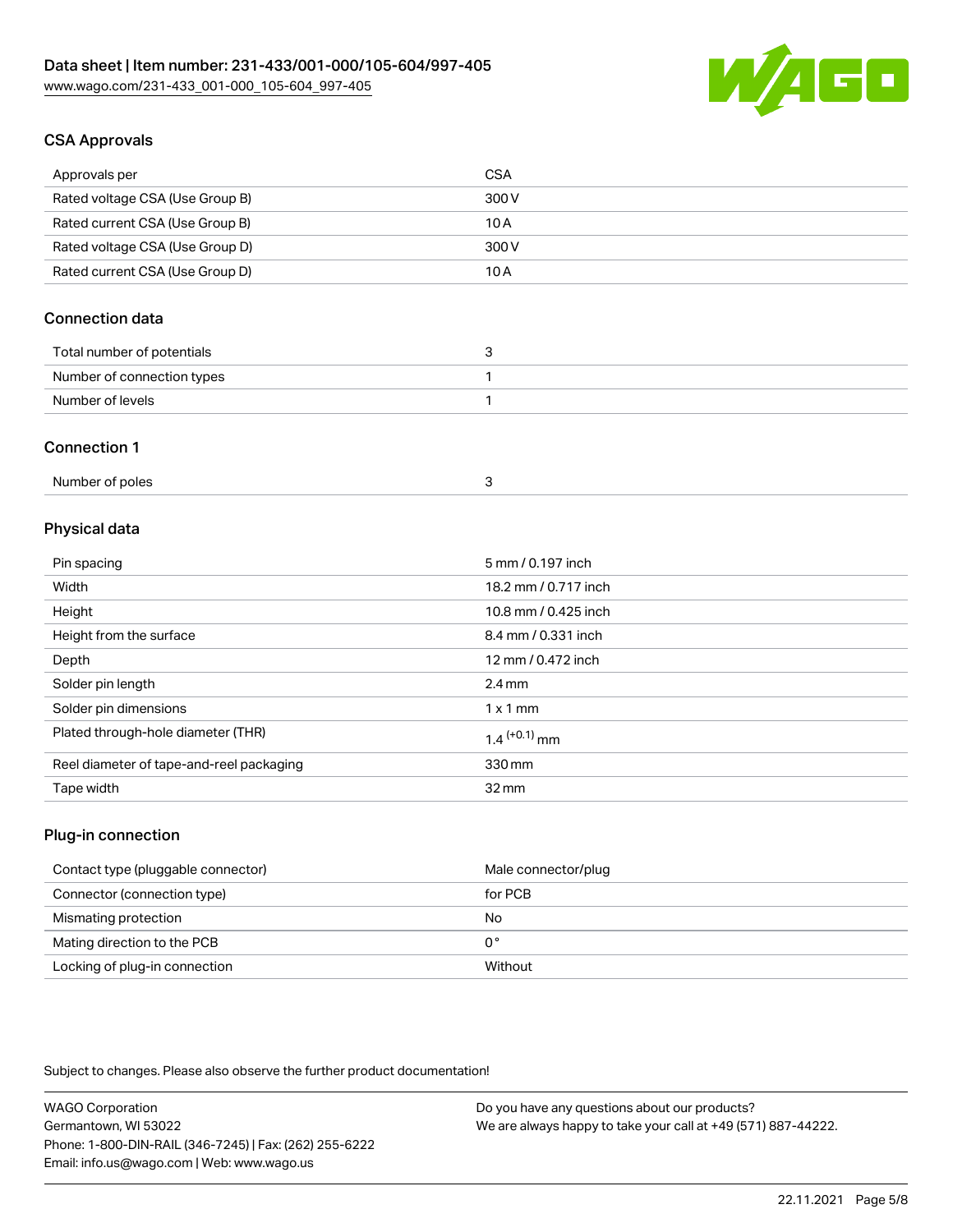

## PCB contact

| PCB Contact                         | THR                                      |
|-------------------------------------|------------------------------------------|
| Solder pin arrangement              | over the entire male connector (in-line) |
| Number of solder pins per potential |                                          |

#### Material data

| Color                       | black                                  |
|-----------------------------|----------------------------------------|
| Material group              |                                        |
| Insulation material         | Polyphthalamide (PPA GF)               |
| Flammability class per UL94 | V <sub>0</sub>                         |
| Contact material            | Electrolytic copper (E <sub>Cu</sub> ) |
| Contact plating             | tin-plated                             |
| Fire load                   | 0.027 MJ                               |
| Weight                      | 1 <sub>g</sub>                         |

## Environmental requirements

#### Commercial data

| PU (SPU)              | 170 Stück     |
|-----------------------|---------------|
| Packaging type        | box           |
| Country of origin     | DE            |
| <b>GTIN</b>           | 4044918936491 |
| Customs tariff number | 8536694040    |

## Approvals / Certificates

#### Country specific Approvals

|      |                                        |                                 | Certificate |
|------|----------------------------------------|---------------------------------|-------------|
| Logo | Approval                               | <b>Additional Approval Text</b> | name        |
| Æ    | <b>CSA</b><br>DEKRA Certification B.V. | C <sub>22.2</sub>               | 1466354     |

Subject to changes. Please also observe the further product documentation!

WAGO Corporation Germantown, WI 53022 Phone: 1-800-DIN-RAIL (346-7245) | Fax: (262) 255-6222 Email: info.us@wago.com | Web: www.wago.us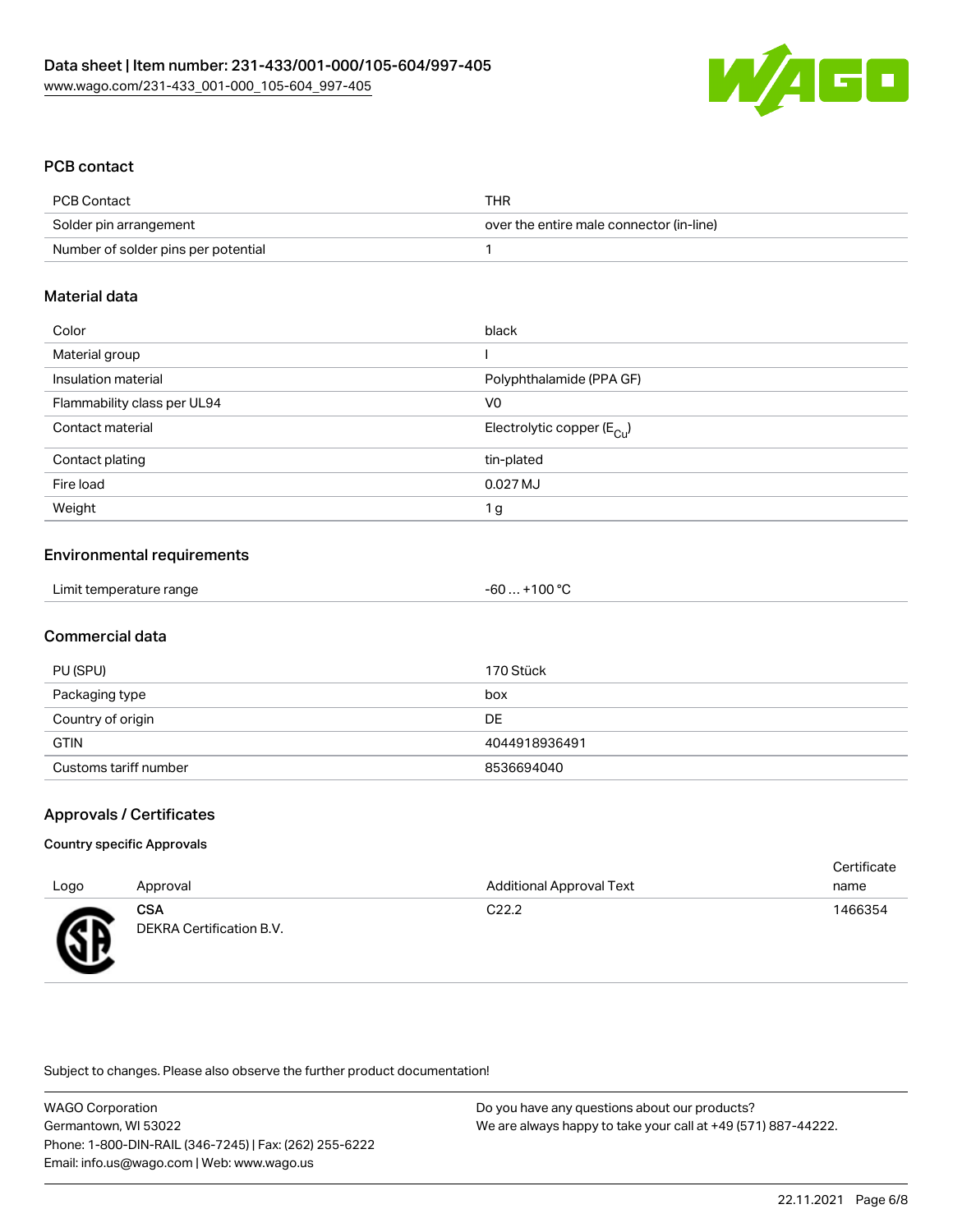

#### Counterpart



#### Item no.231-103/026-000

Female plug; 3-pole; 12 AWG max; pin spacing 5 mm; 1 conductor per pole; gray [www.wago.com/231-103/026-000](https://www.wago.com/231-103/026-000)

#### Optional accessories

| Coding                   |                                                                                                                  |                      |          |
|--------------------------|------------------------------------------------------------------------------------------------------------------|----------------------|----------|
| Intermediate plate       |                                                                                                                  |                      |          |
|                          | Item no.: 231-500                                                                                                | www.wago.com/231-500 |          |
|                          | Spacer; for formation of groups; light gray                                                                      |                      |          |
| Coding                   |                                                                                                                  |                      |          |
|                          | Item no.: 231-129                                                                                                | www.wago.com/231-129 |          |
|                          | Coding key; snap-on type; light gray                                                                             |                      |          |
|                          |                                                                                                                  |                      |          |
| <b>Downloads</b>         |                                                                                                                  |                      |          |
| <b>CAD files</b>         |                                                                                                                  |                      |          |
| <b>CAE</b> data          |                                                                                                                  |                      |          |
|                          | EPLAN Data Portal 231-433/001-000/105-604/997-405                                                                | <b>URL</b>           | Download |
|                          |                                                                                                                  |                      |          |
|                          | <b>Environmental Product Compliance</b>                                                                          |                      |          |
| <b>Compliance Search</b> |                                                                                                                  |                      |          |
|                          | Environmental Product Compliance 231-433/001-000/105-604/997-405                                                 | <b>URL</b>           | Download |
|                          | THR male header; 1.0 x 1.0 mm solder pin; angled; in tape-and-reel packaging; Pin<br>spacing 5 mm; 3-pole; black |                      |          |

#### Installation Notes

Subject to changes. Please also observe the further product documentation!

WAGO Corporation Germantown, WI 53022 Phone: 1-800-DIN-RAIL (346-7245) | Fax: (262) 255-6222 Email: info.us@wago.com | Web: www.wago.us